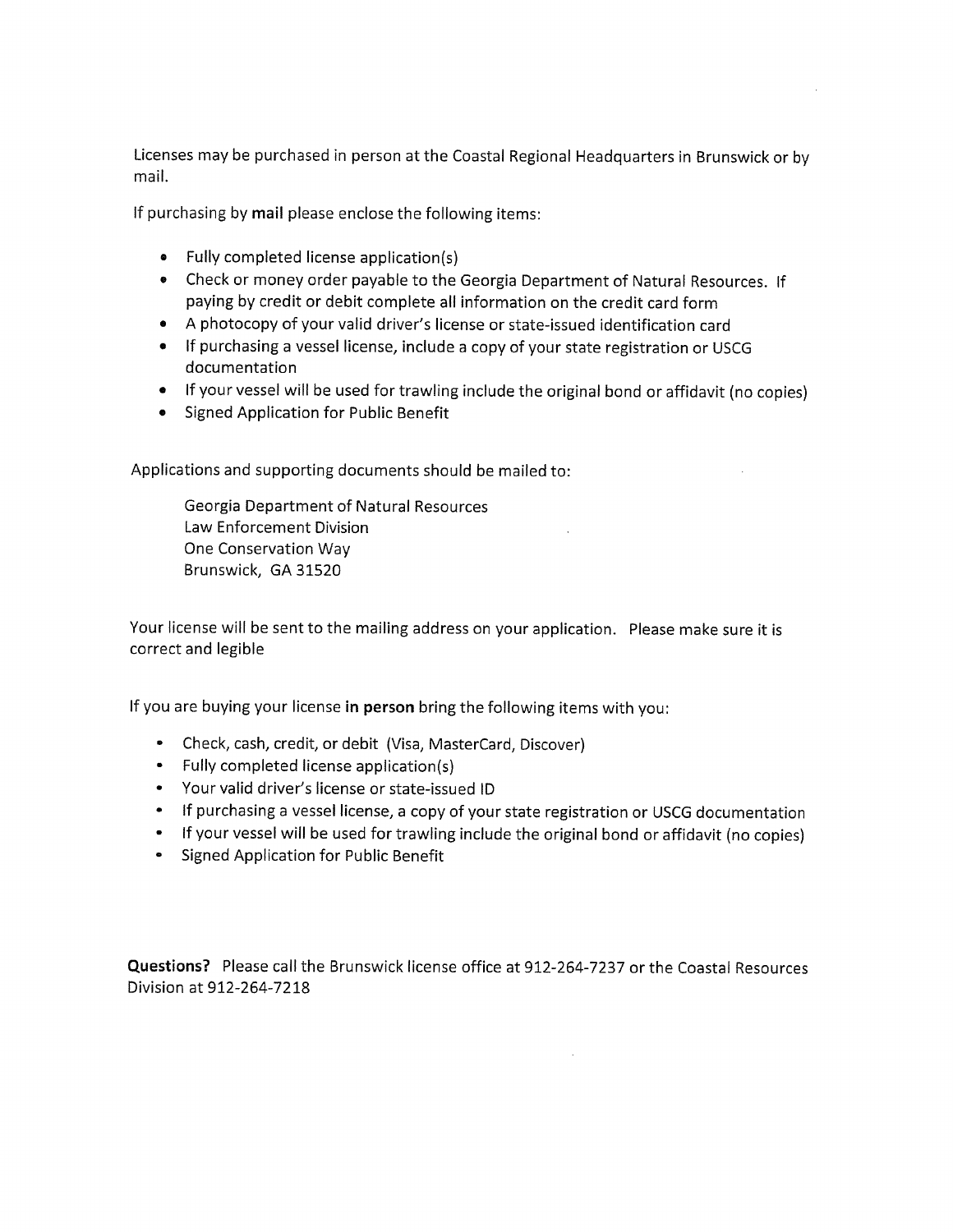# Credit/Debit Authorization Form

To purchase a Georgia commercial fishing license with a credit or debit please provide the following:

 $\sim$   $\sim$ 

 $\bar{\mathcal{A}}$ 

|                                      | Card Type (check one) ___Visa _____MasterCard _____Discover |
|--------------------------------------|-------------------------------------------------------------|
| Expiration Date $\frac{1}{\sqrt{2}}$ | Security code ______                                        |
| Signature                            |                                                             |

This form will be destroyed when the license is processed

 $\sim$ 

 $\bar{z}$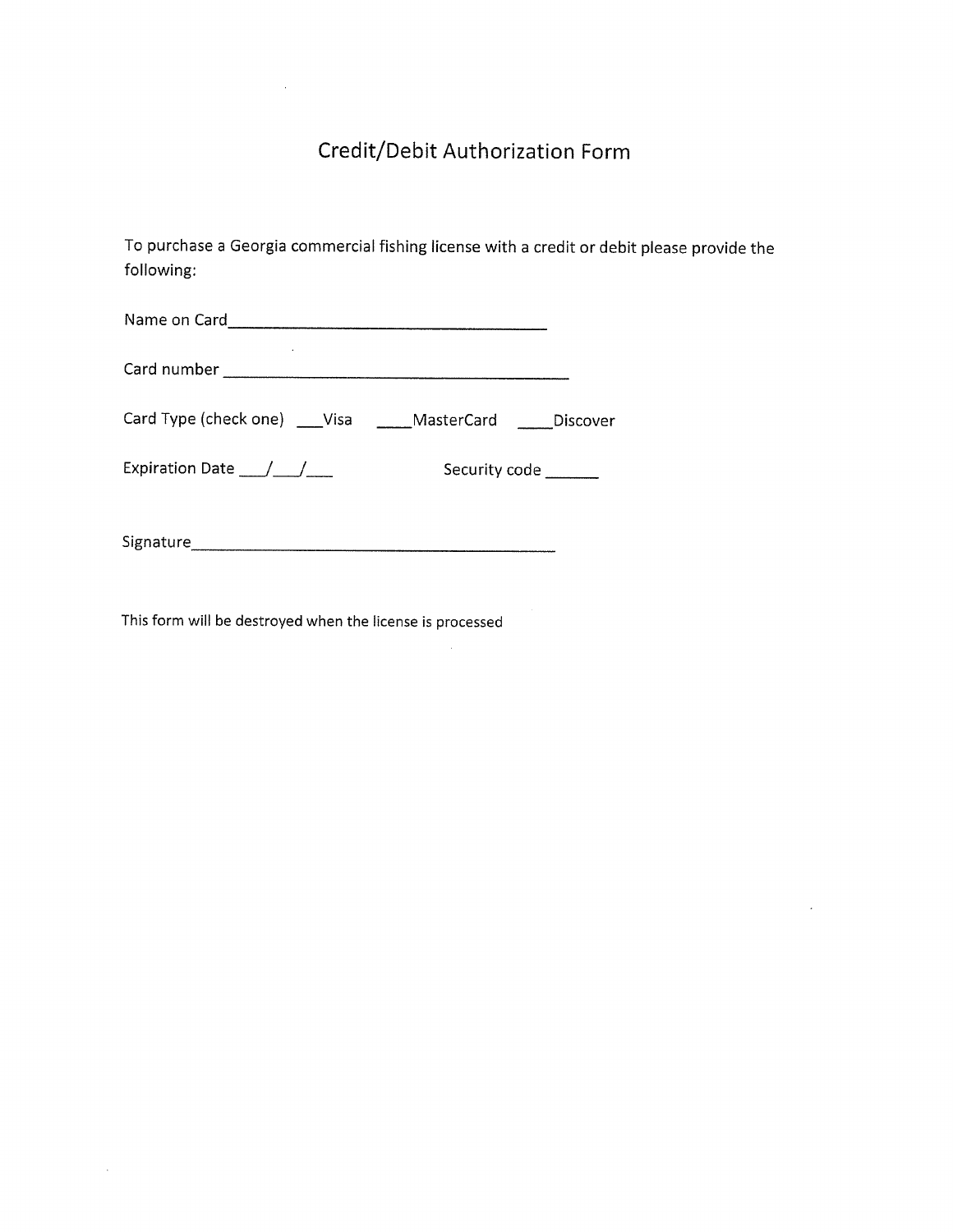### **Commercial Fishing License Application 2022-2023 License Year**

Georgia Department of Natural Resources Law Enforcement Division One Conservation Way, Brunswick, GA 31520 (912) 264-7237

| <b>Customer#</b>                                                                                                        |        |      | <b>DNR USE ONLY</b>                                          | <b>Sale Date</b>                                                                                                                                                         |                         |                                                                                      |
|-------------------------------------------------------------------------------------------------------------------------|--------|------|--------------------------------------------------------------|--------------------------------------------------------------------------------------------------------------------------------------------------------------------------|-------------------------|--------------------------------------------------------------------------------------|
| First                                                                                                                   | Middle |      |                                                              | Last                                                                                                                                                                     |                         |                                                                                      |
| Date of Birth                                                                                                           |        |      |                                                              | <b>Social Security Number</b>                                                                                                                                            |                         |                                                                                      |
| Email:                                                                                                                  |        |      | Telephone                                                    |                                                                                                                                                                          |                         |                                                                                      |
|                                                                                                                         |        |      |                                                              |                                                                                                                                                                          |                         |                                                                                      |
| <b>Mailing Address</b>                                                                                                  |        | City |                                                              | County                                                                                                                                                                   | <b>State</b>            | Zip                                                                                  |
| same as mailing address<br>Physical address                                                                             |        | City |                                                              | County                                                                                                                                                                   | <b>State</b>            | Zip                                                                                  |
|                                                                                                                         |        |      |                                                              |                                                                                                                                                                          |                         |                                                                                      |
| <b>Resident Commercial Fishing \$20</b>                                                                                 |        |      |                                                              | □ Non-Resident Commercial Fishing \$200                                                                                                                                  |                         |                                                                                      |
|                                                                                                                         |        |      |                                                              | Species Endorsements: resident - \$5 each non-resident - \$10 each                                                                                                       |                         |                                                                                      |
| □ Bait Minnows<br>□ Bait Shrimp<br>□ *Cannonball Jellyfish<br>□ Catfishing in Saltwater<br>$\Box$ Crab<br>$\square$ Eel |        |      |                                                              | $\Box$ Finfish<br>$\Box$ Food Shrimp<br>Horseshoe Crab<br>Shad<br>Shellfish<br>$\Box$ Whelk<br>*MUST have a purchasing agreement with an approved buyer on file with CRD | $\mathbf{\mathsf{\Pi}}$ | □ Lake Seminole Gill Net<br>Catfish Basket (freshwater)<br><b>Freshwater Mussels</b> |
|                                                                                                                         |        |      |                                                              |                                                                                                                                                                          |                         |                                                                                      |
| Seafood Dealer \$40                                                                                                     |        |      |                                                              | $\Box$ Resident Crabbing \$20**                                                                                                                                          |                         | A#                                                                                   |
| <b>Resident Commercial Castnet \$250**</b>                                                                              |        |      | Non-resident Crabbing \$200**<br>A#                          |                                                                                                                                                                          |                         |                                                                                      |
| <b>Resident Bait Dealer \$40</b>                                                                                        |        |      | Crab Pots \$2.50/pot<br>Number of Pots: 50 / 100 / 150 / 200 |                                                                                                                                                                          |                         |                                                                                      |
| Fishing Pier \$400                                                                                                      |        |      |                                                              | □ Soft Shell Crab Shedding \$40                                                                                                                                          |                         |                                                                                      |
| ** Eligibility Required                                                                                                 |        |      |                                                              |                                                                                                                                                                          |                         |                                                                                      |

## **NOTE: Add \$5 transaction fee for EACH license purchased**

As required by O.C.G.A. § 50-36-1, I hereby verify that I am lawfully present in the United States as follows **[Place your initials in the applicable block below]:**

\_\_\_\_\_\_\_\_\_ I am a United States citizen or legal permanent resident eighteen (18) years of age or older; OR

| I am a qualified alien or nonimmigrant under the federal Immigration and Nationality Act,                             |
|-----------------------------------------------------------------------------------------------------------------------|
| Title 8 U.S.C., as amended; I am eighteen (18) years of age or older; and I am lawfully present in the United States. |

My alien number issued by the Department of Homeland Security or other federal immigration agency is: \_\_\_\_\_\_\_\_\_\_\_\_\_\_\_\_\_\_\_.